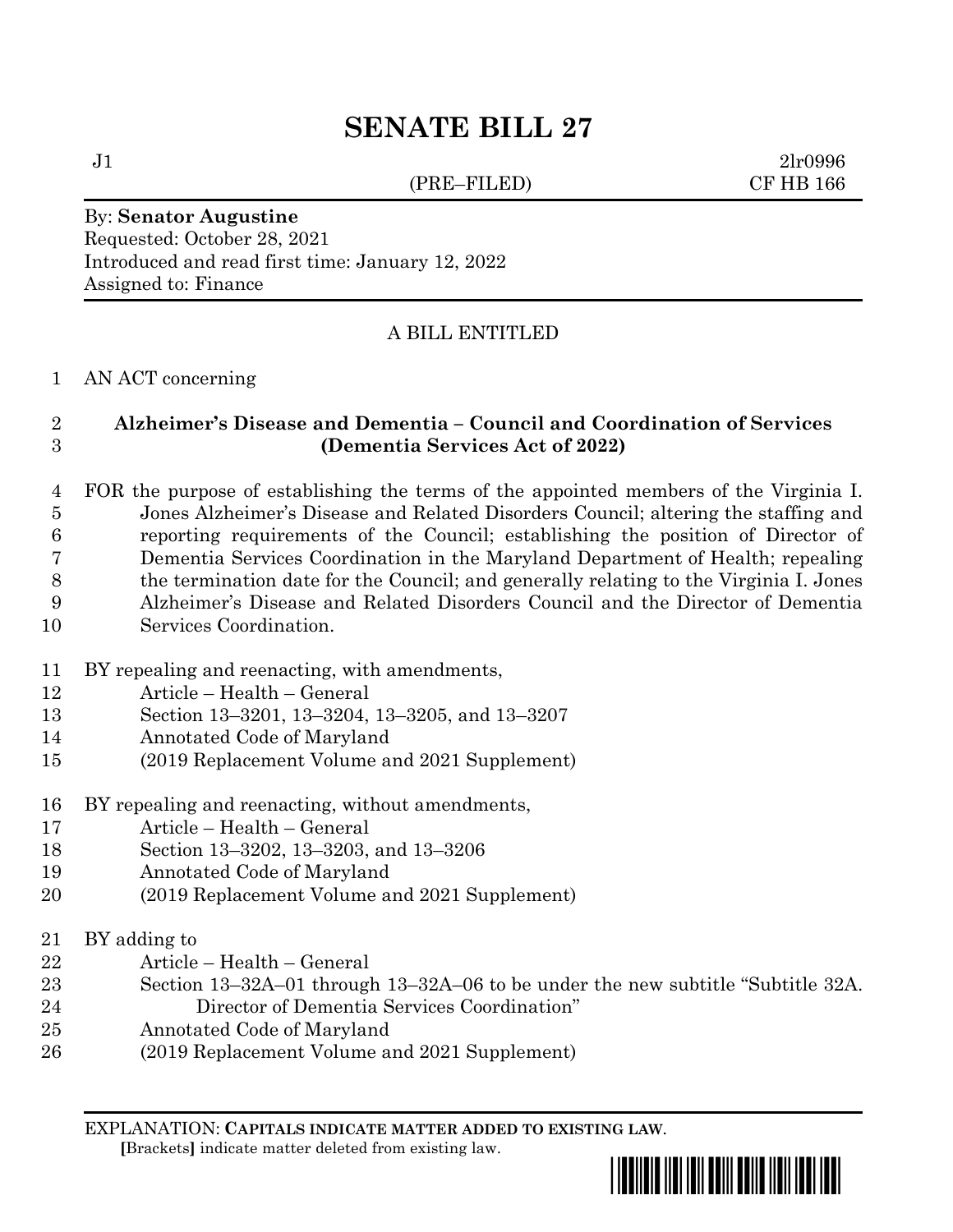| <b>SENATE BILL 27</b> |
|-----------------------|
|                       |

| $\mathbf{1}$<br>$\sqrt{2}$<br>$\boldsymbol{3}$<br>4<br>5 | BY repealing and reenacting, with amendments,<br>Chapter 305 of the Acts of the General Assembly of 2013, as amended by Chapters<br>74 and 75 of the Acts of the General Assembly of 2016 and Chapters 410 and<br>411 of the Acts of the General Assembly of 2019<br>Section 2 |     |                                                                                                                               |  |  |  |  |  |  |
|----------------------------------------------------------|--------------------------------------------------------------------------------------------------------------------------------------------------------------------------------------------------------------------------------------------------------------------------------|-----|-------------------------------------------------------------------------------------------------------------------------------|--|--|--|--|--|--|
| 6<br>7<br>8<br>9<br>10                                   | BY repealing and reenacting, with amendments,<br>Chapter 306 of the Acts of the General Assembly of 2013, as amended by Chapters<br>74 and 75 of the Acts of the General Assembly of 2016 and Chapters 410 and<br>411 of the Acts of the General Assembly of 2019<br>Section 2 |     |                                                                                                                               |  |  |  |  |  |  |
| 11<br>12                                                 | SECTION 1. BE IT ENACTED BY THE GENERAL ASSEMBLY OF MARYLAND,<br>That the Laws of Maryland read as follows:                                                                                                                                                                    |     |                                                                                                                               |  |  |  |  |  |  |
| 13                                                       | Article - Health - General                                                                                                                                                                                                                                                     |     |                                                                                                                               |  |  |  |  |  |  |
| 14                                                       | $13 - 3201.$                                                                                                                                                                                                                                                                   |     |                                                                                                                               |  |  |  |  |  |  |
| 15<br>16                                                 | (A)<br><b>INDICATED.</b>                                                                                                                                                                                                                                                       |     | In this subtitle [,] THE FOLLOWING WORDS HAVE THE MEANINGS                                                                    |  |  |  |  |  |  |
| 17<br>18                                                 | "Council" means the Virginia I. Jones Alzheimer's Disease and Related<br>(B)<br>Disorders Council.                                                                                                                                                                             |     |                                                                                                                               |  |  |  |  |  |  |
| 19<br>20                                                 | (C)                                                                                                                                                                                                                                                                            |     | "DIRECTOR" MEANS<br>THE DIRECTOR OF DEMENTIA<br><b>SERVICES</b><br>COORDINATION ESTABLISHED UNDER SUBTITLE 32A OF THIS TITLE. |  |  |  |  |  |  |
| 21                                                       | $13 - 3202.$                                                                                                                                                                                                                                                                   |     |                                                                                                                               |  |  |  |  |  |  |
| 22                                                       |                                                                                                                                                                                                                                                                                |     | There is a Virginia I. Jones Alzheimer's Disease and Related Disorders Council.                                               |  |  |  |  |  |  |
| 23                                                       | $13 - 3203.$                                                                                                                                                                                                                                                                   |     |                                                                                                                               |  |  |  |  |  |  |
| 24                                                       | (a)                                                                                                                                                                                                                                                                            |     | The Council consists of the following members:                                                                                |  |  |  |  |  |  |
| $25\,$<br>26                                             | the Senate;                                                                                                                                                                                                                                                                    | (1) | One member of the Senate of Maryland, appointed by the President of                                                           |  |  |  |  |  |  |
| $\sqrt{27}$<br>28                                        | House;                                                                                                                                                                                                                                                                         | (2) | One member of the House of Delegates, appointed by the Speaker of the                                                         |  |  |  |  |  |  |
| 29                                                       |                                                                                                                                                                                                                                                                                | (3) | The Secretary of Health, or the Secretary's designee;                                                                         |  |  |  |  |  |  |
| 30                                                       |                                                                                                                                                                                                                                                                                | (4) | The Secretary of Aging, or the Secretary's designee;                                                                          |  |  |  |  |  |  |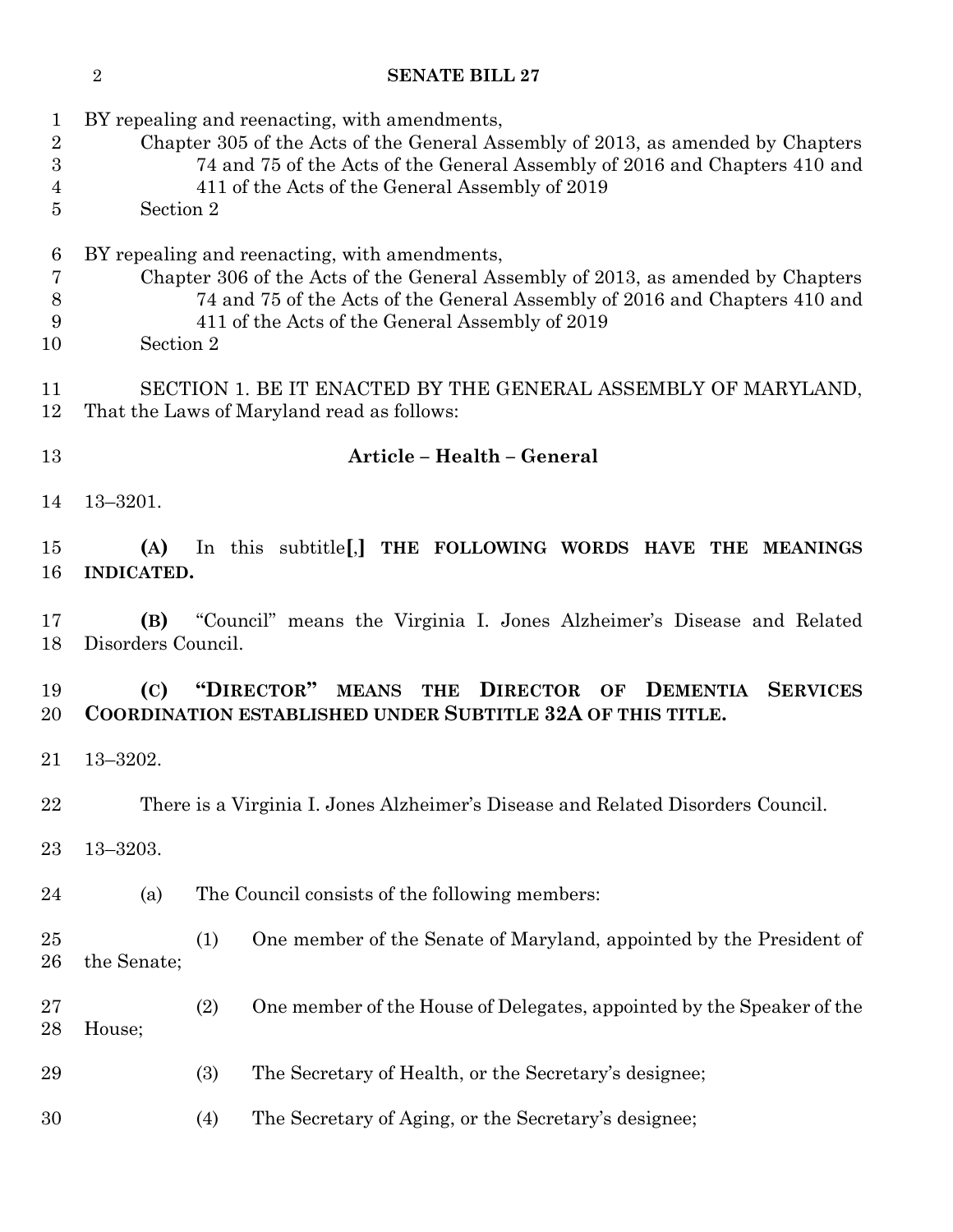#### **SENATE BILL 27** 3

| $27\,$<br>28          |                                                                                                                                                                      | (2)                                                      |       | THE TERMS OF THE APPOINTED MEMBERS OF THE COUNCIL ARE<br>STAGGERED AS REQUIRED BY THE TERMS PROVIDED FOR THE APPOINTED MEMBERS |  |  |  |
|-----------------------|----------------------------------------------------------------------------------------------------------------------------------------------------------------------|----------------------------------------------------------|-------|--------------------------------------------------------------------------------------------------------------------------------|--|--|--|
| $25\,$<br>26          | (C)<br>YEARS.                                                                                                                                                        | (1)                                                      |       | THE TERM OF AN APPOINTED MEMBER OF THE COUNCIL IS 3                                                                            |  |  |  |
| 23<br>24              | (2)<br>Is entitled to reimbursement for expenses under the Standard State<br>Travel Regulations, as provided in the State budget.                                    |                                                          |       |                                                                                                                                |  |  |  |
| 22                    |                                                                                                                                                                      | (1)                                                      |       | May not receive compensation as a member of the Council; but                                                                   |  |  |  |
| 21                    | (b)<br>A member of the Council:                                                                                                                                      |                                                          |       |                                                                                                                                |  |  |  |
| 20                    | The members of the Council shall select the chair of the Council.<br>(a)                                                                                             |                                                          |       |                                                                                                                                |  |  |  |
| 19                    | $13 - 3204.$                                                                                                                                                         |                                                          |       |                                                                                                                                |  |  |  |
| 17<br>18              | To the extent practicable, the members appointed to the Council shall reflect<br>(b)<br>the geographic, racial, ethnic, cultural, and gender diversity of the State. |                                                          |       |                                                                                                                                |  |  |  |
| 15<br>16              |                                                                                                                                                                      |                                                          | (vi)  | At the recommendation of the Council, any other member<br>necessary to fulfill the duties of the Council.                      |  |  |  |
| 13<br>14              | Two family caregivers of individuals with Alzheimer's disease or<br>(v)<br>a related disorder; and                                                                   |                                                          |       |                                                                                                                                |  |  |  |
| 11<br>12              | experience;                                                                                                                                                          |                                                          | (iv)  | professionals<br>Two<br>with<br>relevant<br>professional<br>research                                                           |  |  |  |
| 10                    |                                                                                                                                                                      |                                                          | (iii) | One elder law attorney with relevant professional experience;                                                                  |  |  |  |
| 8<br>9                | experience;                                                                                                                                                          |                                                          | (ii)  | Three human service professionals with relevant professional                                                                   |  |  |  |
| 6<br>7                | experience;                                                                                                                                                          |                                                          | (i)   | Seven health care professionals with relevant professional                                                                     |  |  |  |
| $\overline{5}$        |                                                                                                                                                                      | (7)<br>The following members, appointed by the Governor: |       |                                                                                                                                |  |  |  |
| $\boldsymbol{3}$<br>4 | The President of the Alzheimer's Association, National Capital Area<br>(6)<br>Chapter, or the President's designee; and                                              |                                                          |       |                                                                                                                                |  |  |  |
| 1<br>$\overline{2}$   |                                                                                                                                                                      | (5)                                                      |       | The Executive Director of the Alzheimer's Association, Greater<br>Maryland Chapter, or the Executive Director's designee;      |  |  |  |

**OF THE COUNCIL ON OCTOBER 1, 2022.**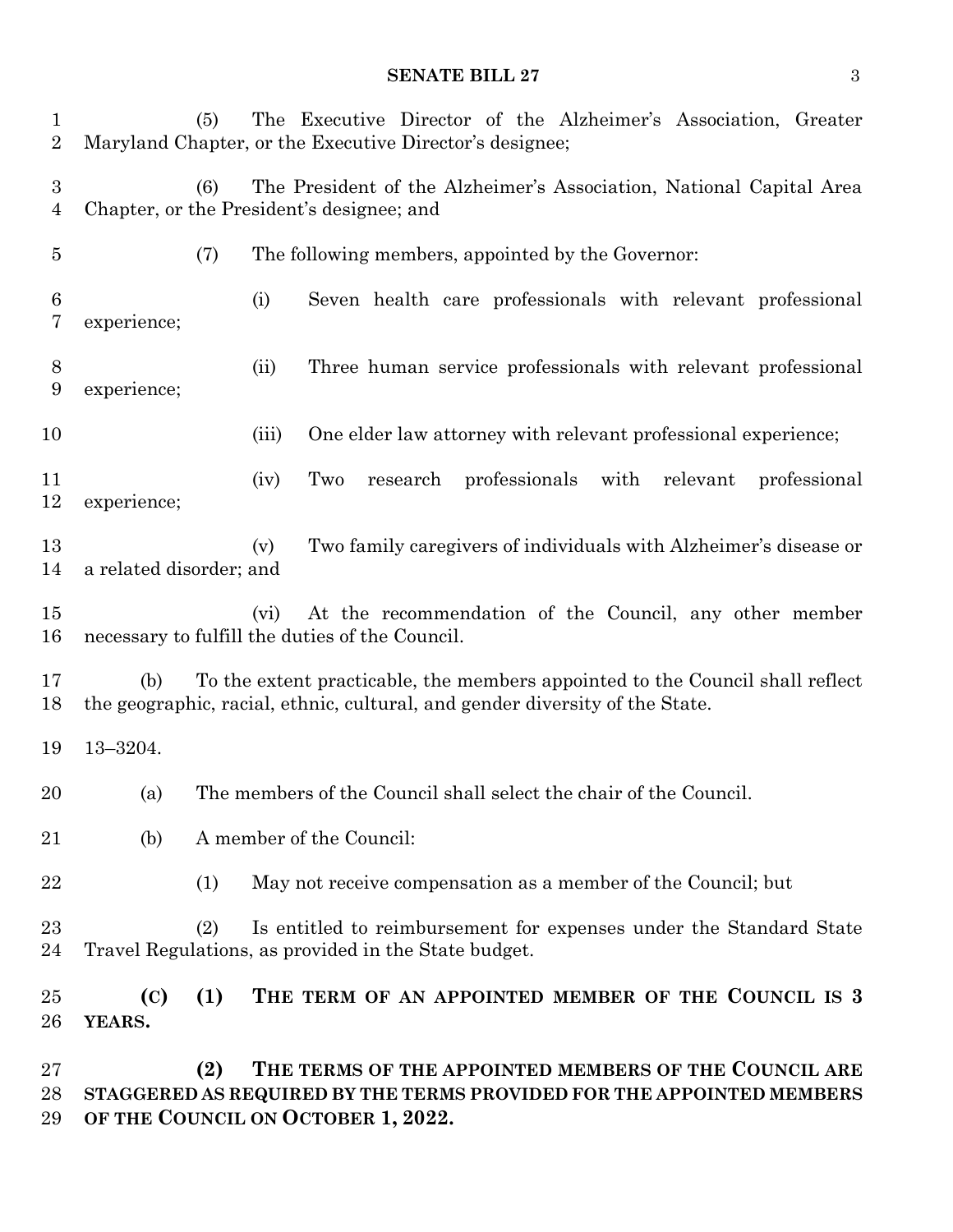#### **SENATE BILL 27**

 **(3) AT THE END OF A TERM, AN APPOINTED MEMBER CONTINUES TO SERVE UNTIL A SUCCESSOR IS APPOINTED AND QUALIFIES.**

# **(4) A MEMBER WHO IS APPOINTED AFTER A TERM HAS BEGUN SERVES ONLY FOR THE REST OF THE TERM AND UNTIL A SUCCESSOR IS APPOINTED AND QUALIFIES.**

13–3205.

 (a) The **[**Department**] DIRECTOR**, with assistance from the **DEPARTMENT OF LEGISLATIVE SERVICES AND THE** Department of Aging, shall provide staff support for the Council.

 (b) The **[**Department**] DIRECTOR** may request staffing assistance from public health entities with an interest in the duties of the Council.

- 13–3206.
- The Council shall:

 (1) Update the State Plan on Alzheimer's Disease and Related Disorders and advocate for the State Plan;

- (2) (i) Examine the needs of individuals with Alzheimer's disease and related disorders and their caregivers; and
- (ii) Identify methods through which the State can most effectively and efficiently assist in meeting those needs;

 (3) Advise the Governor and the General Assembly on policy, funding, regulatory, and other issues related to individuals with Alzheimer's disease and related disorders and their caregivers; and

 (4) Develop and promote strategies to encourage brain health and reduce cognitive decline.

13–3207.

 On or before September 1 **[**each year**], 2022, AND ON OR BEFORE SEPTEMBER 1 EVERY 5 YEARS THEREAFTER**, the Council shall **[**report to the Governor and, in accordance with § 2–1257 of the State Government Article, the General Assembly on the activities and recommendations of the Council**] ISSUE AND PUBLISH AN UPDATE TO THE STATE PLAN ON ALZHEIMER'S DISEASE AND RELATED DISORDERS**.

**SUBTITLE 32A. DIRECTOR OF DEMENTIA SERVICES COORDINATION.**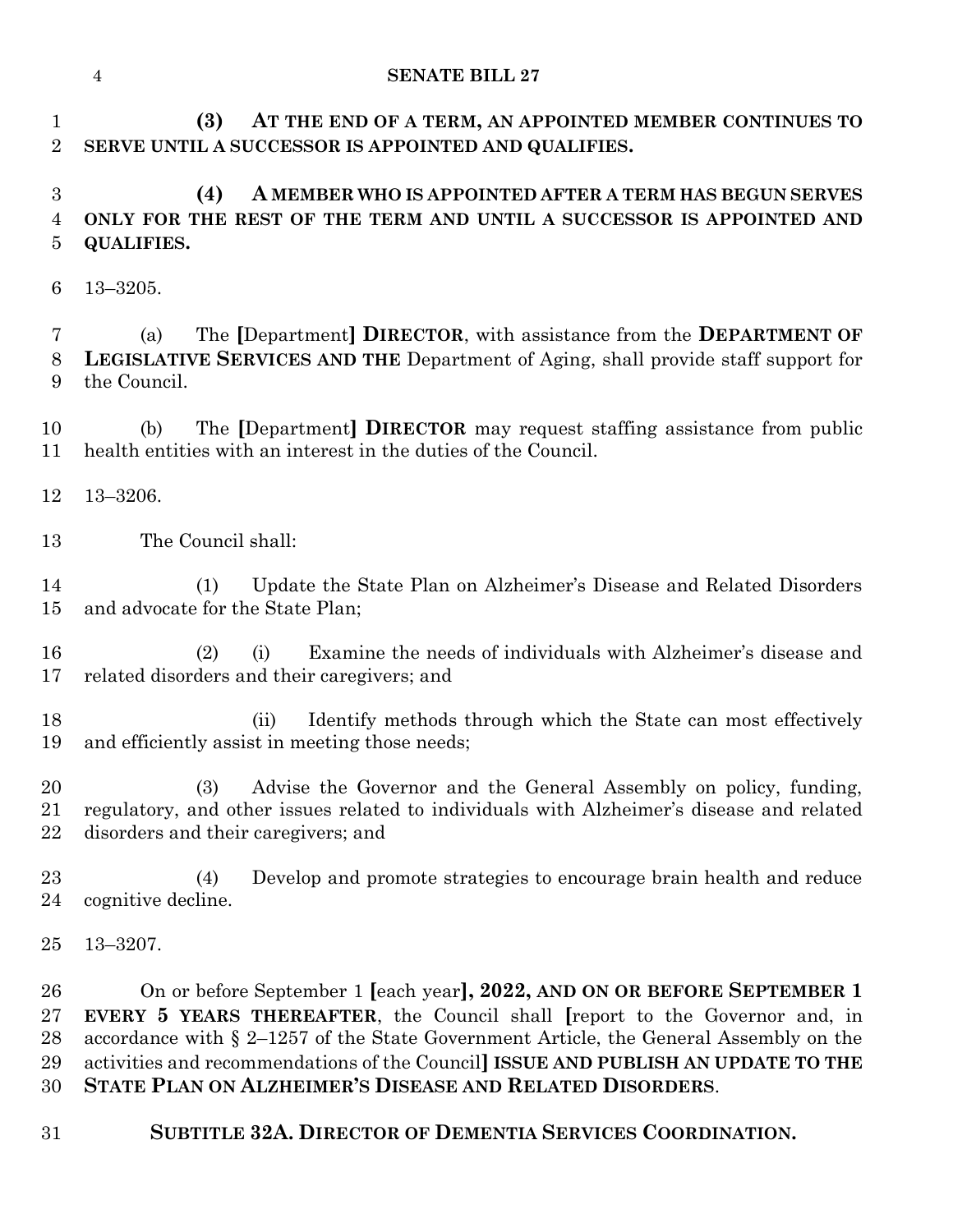**13–32A–01.**

 **(A) IN THIS SUBTITLE THE FOLLOWING WORDS HAVE THE MEANINGS INDICATED.**

 **(B) "COUNCIL" MEANS THE VIRGINIA I. JONES ALZHEIMER'S DISEASE AND RELATED DISORDERS COUNCIL.**

 **(C) "DIRECTOR" MEANS THE DIRECTOR OF DEMENTIA SERVICES COORDINATION.**

**13–32A–02.**

 **(A) THERE IS A DIRECTOR OF DEMENTIA SERVICES COORDINATION IN THE DEPARTMENT.**

**(B) THE DIRECTOR SHALL REPORT TO THE SECRETARY.**

**13–32A–03.**

 **THE POSITION OF DIRECTOR SHALL BE A FULL–TIME AND PERMANENT POSITION.**

**13–32A–04.**

 **(A) THE PURPOSE OF THE POSITION OF DIRECTOR IS TO COORDINATE AND FACILITATE COMMUNICATION RELATING TO DEMENTIA SERVICES IN THE STATE.**

**(B) THE DIRECTOR SHALL:**

 **(1) COORDINATE THE DEPARTMENT'S APPROACH TO ADDRESSING ALZHEIMER'S DISEASE AND OTHER FORMS OF DEMENTIA;**

 **(2) STAFF THE COUNCIL AND IMPLEMENT THE STATE PLAN ON ALZHEIMER'S DISEASE AND RELATED DISORDERS;**

 **(3) ASSESS, ANALYZE, AND CONDUCT OUTREACH TO SHARE DEMENTIA–RELATED DATA;**

 **(4) IDENTIFY AND SHARE DEMENTIA–SPECIFIC TRAINING WITH STAKEHOLDERS WHO ENGAGE WITH INDIVIDUALS WITH ALZHEIMER'S DISEASE OR OTHER FORMS OF DEMENTIA;**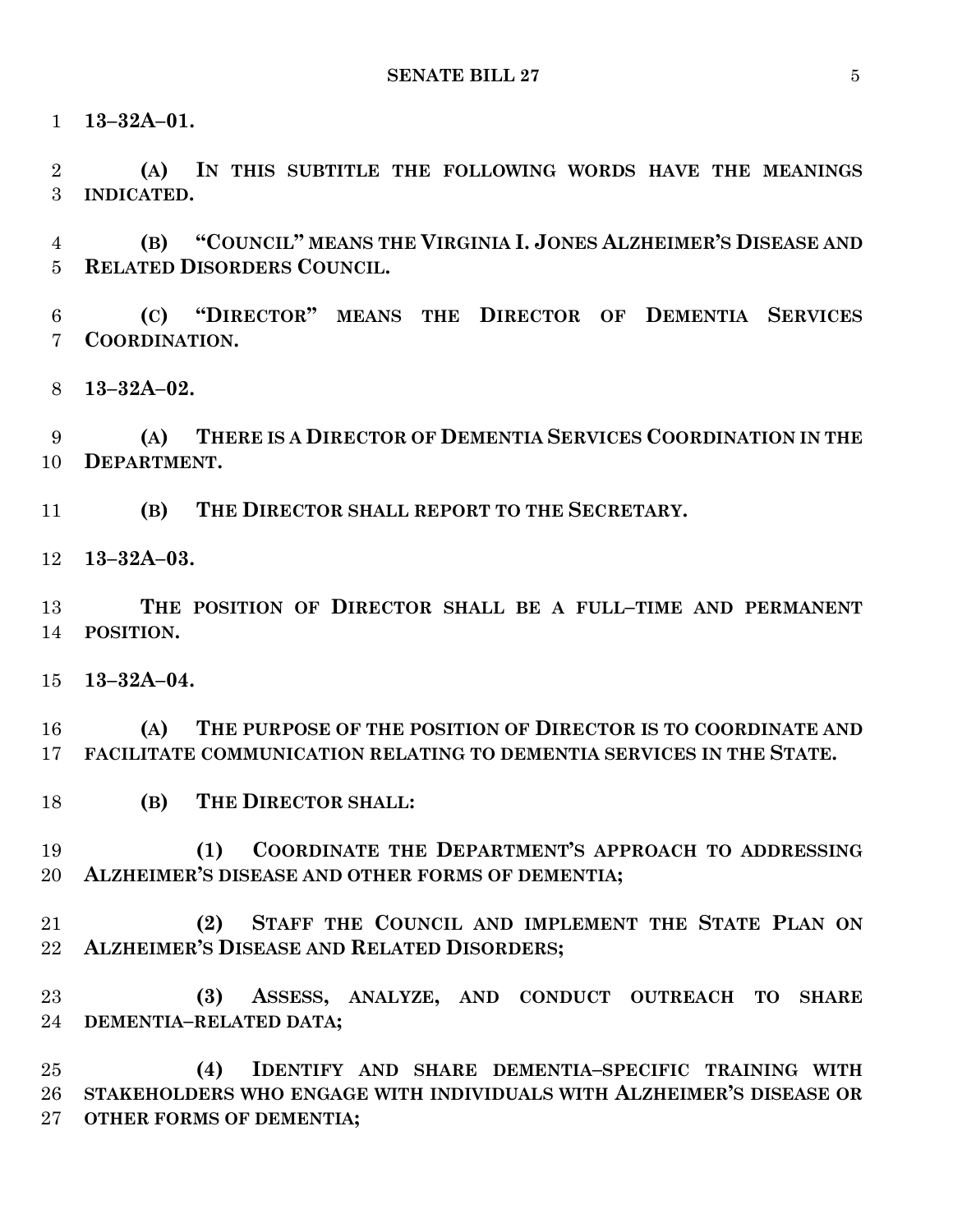|                                                   |  | IDENTIFY EFFICIENCIES ACROSS STATE AGENCIES THAT AID |  |  |  |  |  |  |  |
|---------------------------------------------------|--|------------------------------------------------------|--|--|--|--|--|--|--|
| 2 INDIVIDUALS WITH DEMENTIA AND THEIR CAREGIVERS; |  |                                                      |  |  |  |  |  |  |  |

**SENATE BILL 27**

 **(6) APPLY FOR GRANTS TO IMPROVE THE QUALITY OF CARE FOR INDIVIDUALS WITH DEMENTIA AND THEIR CAREGIVERS; AND**

 **(7) CARRY OUT OTHER DUTIES RELEVANT TO THE SUPPORT OF INDIVIDUALS WITH DEMENTIA AS MAY BE ASSIGNED BY THE DIRECTOR OF THE CENTER FOR CHRONIC DISEASE PREVENTION AND CONTROL.**

**13–32A–05.**

 **ON OR BEFORE SEPTEMBER 1, 2023, AND ON OR BEFORE SEPTEMBER 1 EVERY 5 YEARS THEREAFTER, THE DIRECTOR SHALL REPORT TO THE GOVERNOR AND, IN ACCORDANCE WITH § 2–1257 OF THE STATE GOVERNMENT ARTICLE, THE SENATE FINANCE COMMITTEE AND THE HOUSE HEALTH AND GOVERNMENT OPERATIONS COMMITTEE ON THE ACTIVITIES AND RECOMMENDATIONS OF THE DIRECTOR.**

**13–32A–06.**

 **FOR FISCAL YEAR 2023 AND EACH FISCAL YEAR THEREAFTER, THE GOVERNOR SHALL INCLUDE IN THE ANNUAL BUDGET BILL AN APPROPRIATION TO FUND THE POSITION OF DIRECTOR AND THE VIRGINIA I. JONES ALZHEIMER'S DISEASE AND RELATED DISORDERS COUNCIL.**

#### **Chapter 305 of the Acts of 2013, as amended by Chapters 74 and 75 of the Acts of 2016 and Chapters 410 and 411 of the Acts of 2019**

 SECTION 2. AND BE IT FURTHER ENACTED, That this Act shall take effect October 1, 2013. **[**It shall remain effective for a period of 11 years and, at the end of September 20, 2024, with no further action required by the General Assembly, this Act shall be abrogated and of no further force and effect.**]**

#### **Chapter 306 of the Acts of 2013, as amended by Chapters 74 and 75 of the Acts of 2016 and Chapters 410 and 411 of the Acts of 2019**

 SECTION 2. AND BE IT FURTHER ENACTED, That this Act shall take effect October 1, 2013. **[**It shall remain effective for a period of 11 years and, at the end of September 20, 2024, with no further action required by the General Assembly, this Act shall be abrogated and of no further force and effect.**]**